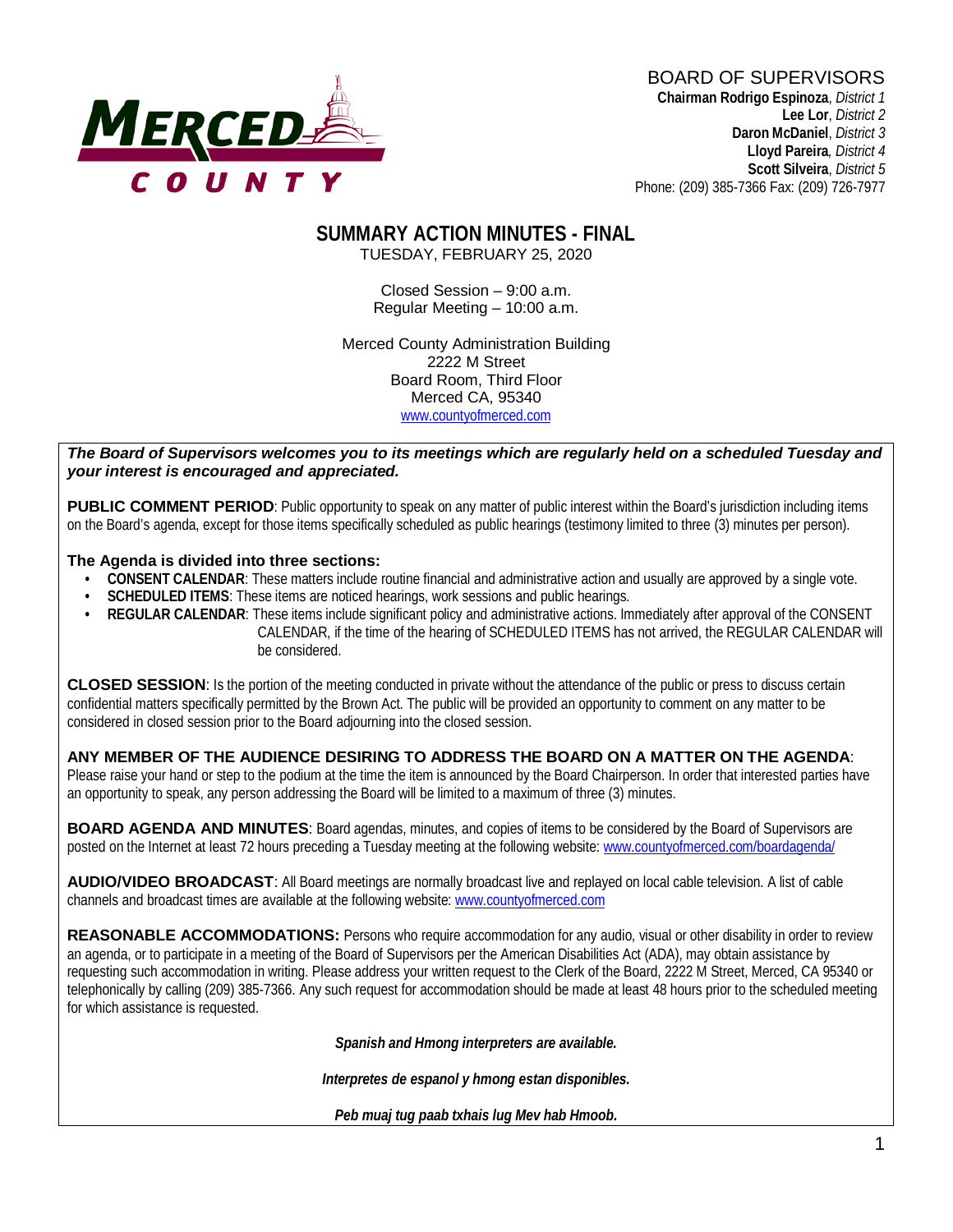#### SCHEDULED ITEMS

#### **9:00 A. M. THE PUBLIC IS INVITED TO SPEAK ON ANY ITEM ON THE AGENDA-TESTIMONY IS LIMITED TO THREE MINUTES PER PERSON**

#### **CLOSED SESSION - CONFERENCE WITH LEGAL COUNSEL - EXISTING LITIGATION:**

It is the intention of the Board to meet in Closed Session concerning Existing Litigation pursuant to Government Code Section 54956.9(d)(1): 1. Ramon Plascencia v. County of Merced, Workers Compensation Appeals Board Case No. ADJ10168632.

#### **CLOSED SESSION - CONFERENCE WITH REAL PROPERTY NEGOTIATOR:**

It is the intention of the Board to meet in Closed Session concerning a Conference with Real Property Negotiator(s) Mark Hendrickson, Director-Community and Economic Development pursuant to Government Code Section 54956.8 as follows:

**Property:** Airfield property generally characterized as northeast of runway on Castle Airport, southwest of Ammo Avenue.

**Agency Negotiator:** Mark Hendrickson, Director, Community and Economic Development.

**Negotiation Parties:** Mr. Tim Razzari, Mr. Rick Seymour and Mr. Clay Nordman.

**Under Negotiation:** To request authority to negotiate proposed lease and value.

#### **CLOSED SESSION:**

It is the intention of the Board to meet in Closed Session pursuant to Government Code Section 54957.6 concerning a Conference with County of Merced Staff Negotiators concerning negotiations with: Merced County Public Safety Services Unit (MCPSSU), Unit 14. Agency Negotiator: Marci Barrera.

#### **CLOSED SESSION:**

It is the intention of the Board to meet in Closed Session pursuant to Government Code Section 54947: PUBLIC EMPLOYEE APPOINTMENT, Title: County Counsel.

**THE BOARD RECESSED AT 9:01 A.M. AND RECONVENED AT 10:00 A.M. WITH ALL MEMBERS PRESENT, AND THE CHAIRMAN ADVISED STAFF WAS GIVEN DIRECTION AND ADVISED THAT AN AGREEMENT HAS BEEN REACHED WITH NEW COUNTY COUNSEL, FORREST HANSEN**

**GOVERNMENT CODE SECTION 54954.2 COMPLIANCE (LATE AGENDA ITEMS)**

#### **10:00 A. M. INVOCATION/PLEDGE OF ALLEGIANCE**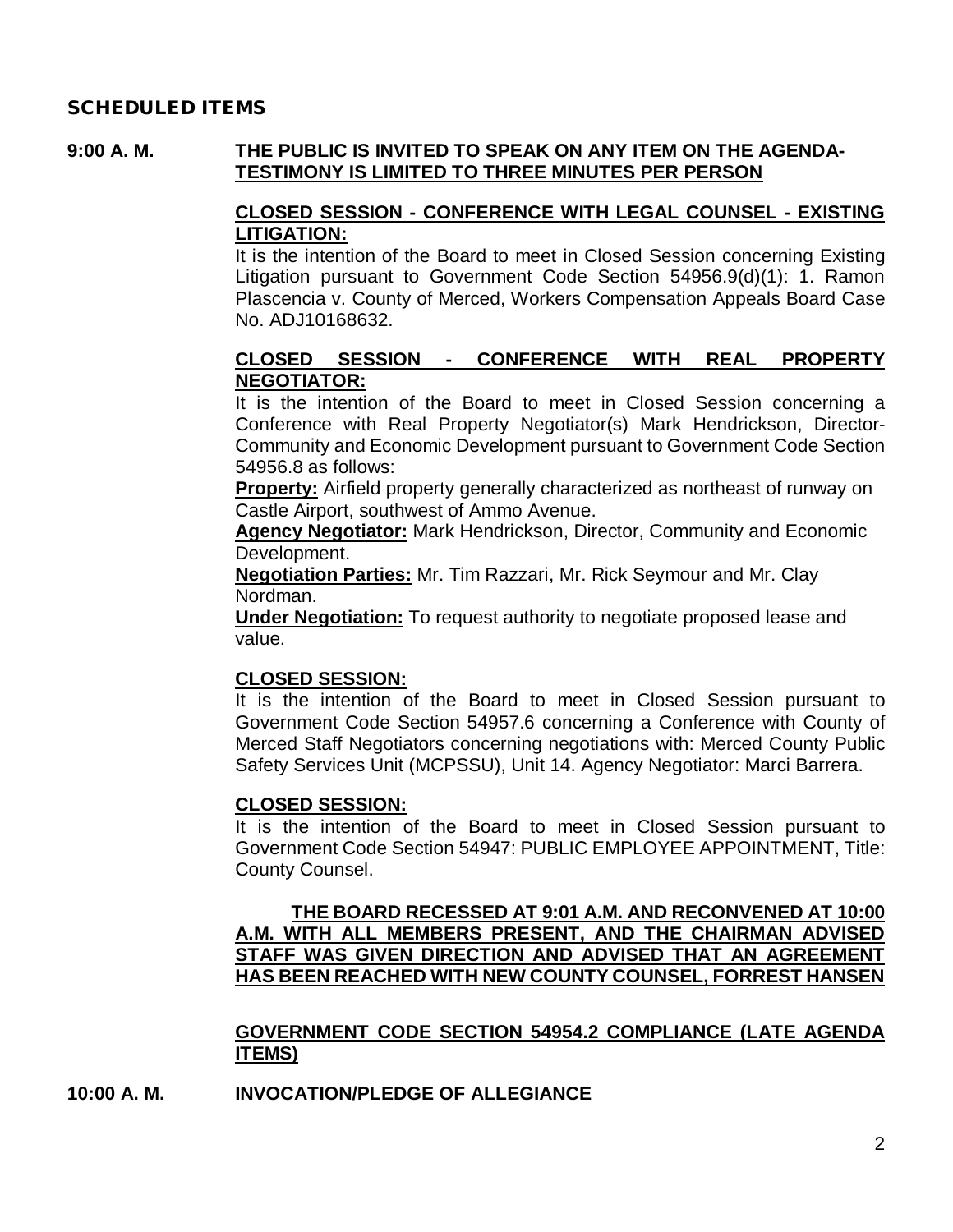#### **SUPERVISOR MCDANIEL EXCUSED HIMSELF FROM THE MEETING AT 10:05 A.M.**

**PUBLIC OPPORTUNITY TO SPEAK ON ANY MATTER OF PUBLIC INTEREST WITHIN THE BOARD'S JURISDICTION INCLUDING ITEMS ON THE BOARD'S AGENDA, EXCEPT FOR THOSE ITEMS SPECIFICALLY SCHEDULED AS PUBLIC HEARINGS (TESTIMONY LIMITED TO THREE MINUTES PER PERSON)**

#### *REVIEW BOARD ORDER – SEE PAGE 9*

#### **APPROVAL OF CONSENT AGENDA CALENDAR (ITEMS #1 - 10)**

#### **SCHEDULED ITEMS:**

#### **COMMUNITY AND ECONOMIC DEVELOPMENT - PUBLIC HEARING**

To consider Zone Change Application No. ZC19-005 - Mr. Randy J. Beard. **RECOMMENDATION:**

1) Open Public Hearing to receive testimony on the proposed Ordinance changing the zoning designation of two parcels (APN's 009-161-004 and 009- 161-005), located at the northwest corner of Stephens Street and Locust Street in the Delhi Urban Community totaling approximately 0.53 acres from C-2 (General Commercial) to MU (Mixed-Use);

2) Close Public Hearing;

3) Determine that the project is exempt from environmental review pursuant to Section 15183 - "Projects Consistent with a Community Plan or Zoning" and Section 15301 - "Existing Facilities" of the California Environmental Quality Act (CEQA) Guidelines; and,

4) Consider the Planning Commission's recommendation and adopt Ordinance approving Zone Change Application No. ZC19-005.

# *REVIEW BOARD ORDER – SEE PAGE 9*

#### **PUBLIC WORKS - SECOND READING - PROPOSED ORDINANCE**

Conduct second reading for a proposed Ordinance amending Chapter 5.90 of the Merced County Code by increasing the Refuse Collection Rate for the unincorporated areas within County Solid Waste Franchise Areas 1 through 5. **RECOMMENDATION:**

1) Conduct second reading of an ordinance entitled "An Ordinance Amending Refuse Service Fees and Charges for County Solid Waste Franchise Areas (Amends Chapter 5.90 to Merced County Code and Ordinance No. 1957);

2) Waive further reading of the proposed ordinance; and,

3) Adopt proposed ordinance (Amends Chapter 5.90 of the Merced County Code and Ordinance No. 1957).

#### *REVIEW BOARD ORDER – SEE PAGES 9 AND 10*

#### **REPORTS/BOARD DIRECTION**

County Executive Officer, County Counsel, Board of Supervisors Members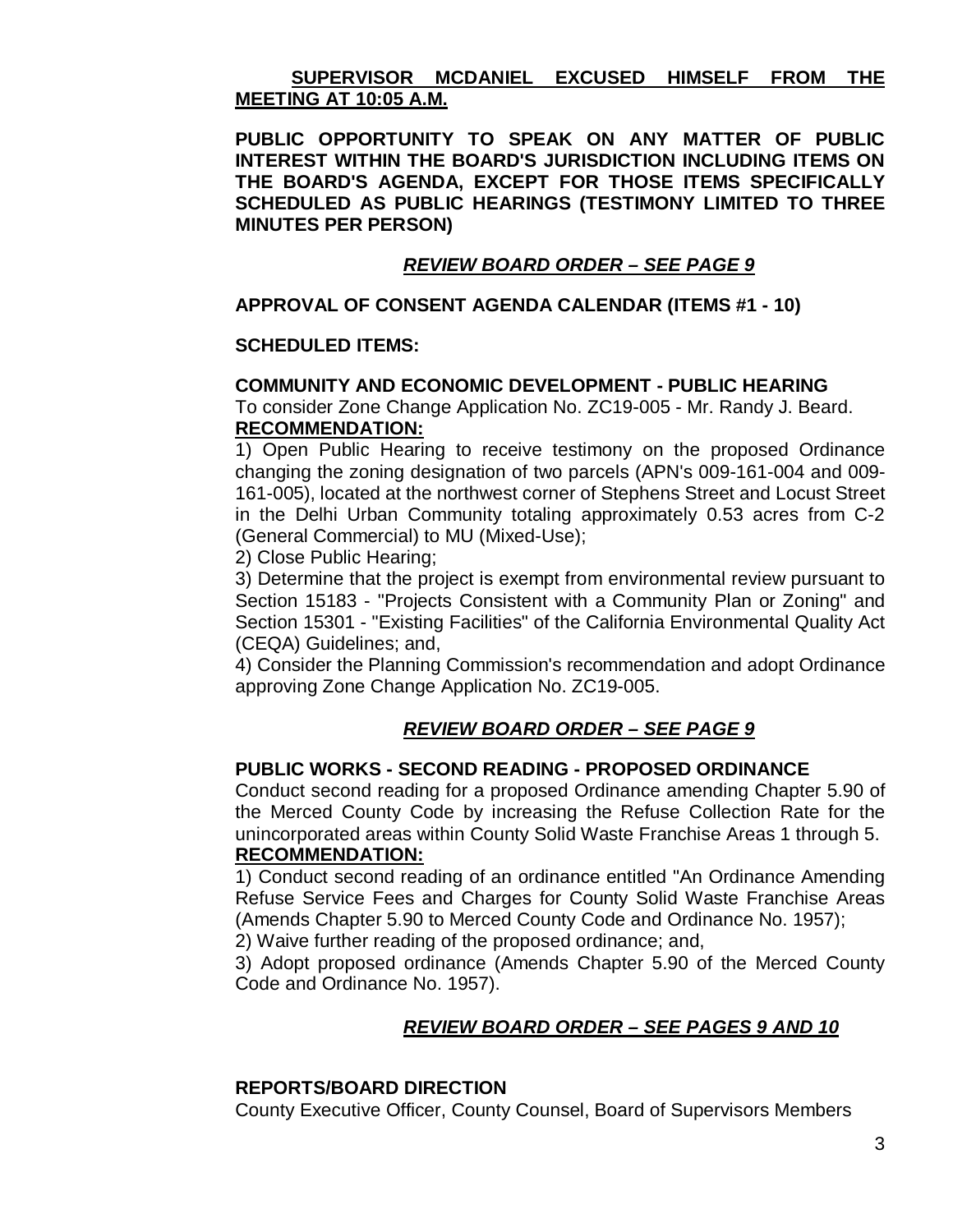# CONSENT CALENDAR (Items # 1-10)

#### **Health**

1. Proclaim February 2020 as National Children's Dental Health Month in Merced County.

#### Community and Economic Development

2. Proclaim February 24 - 26, 2020 as California Aerospace and Aviation Days in Merced County; and direct Community and Economic Development staff to distribute the Proclamation as appropriate.

#### Assessor

3. Approve Budget Transfer in the amount of \$5,500 to replace main copier for support staff.

#### Administrative Services

- 4. Approve Budget Transfer in the amount of \$225,000 in order to accelerate the pace that the department will refresh desktop computers during Fiscal Year 19/20. (4/5 Vote Required)
- 5. Approve Budget Transfer in the amount of \$25,000 to purchase hardware, software and services to support the implementation of an Intrusion Detection System (IDS). (4/5 Vote Required)

#### Fire

6. Approve Budget Transfer in the amount of \$18,000 for the replacement of the HVAC at the El Nido Fire Station.

#### **Sheriff**

7. Approve Budget Transfer in the amount of \$23,000 to purchase two video workstations and software for the security camera system at the John Latorraca Correctional Facility.

#### Executive Office

8. Act on Claims for Damages submitted by Deborah Swarts and Karina Vazquez as recommended by Risk Management and County Counsel.

#### Board Recognition

- 9. Certificates of Recognition to various individuals for their accomplishments in the Merced County Historical Society, presented February 9, 2020.
- 10. Certificates of Recognition to various individuals for their contributions and support for the Senior Christmas Celebration in Planada, presented February 5, 2020.

# REGULAR CALENDAR

# BOARD ACTION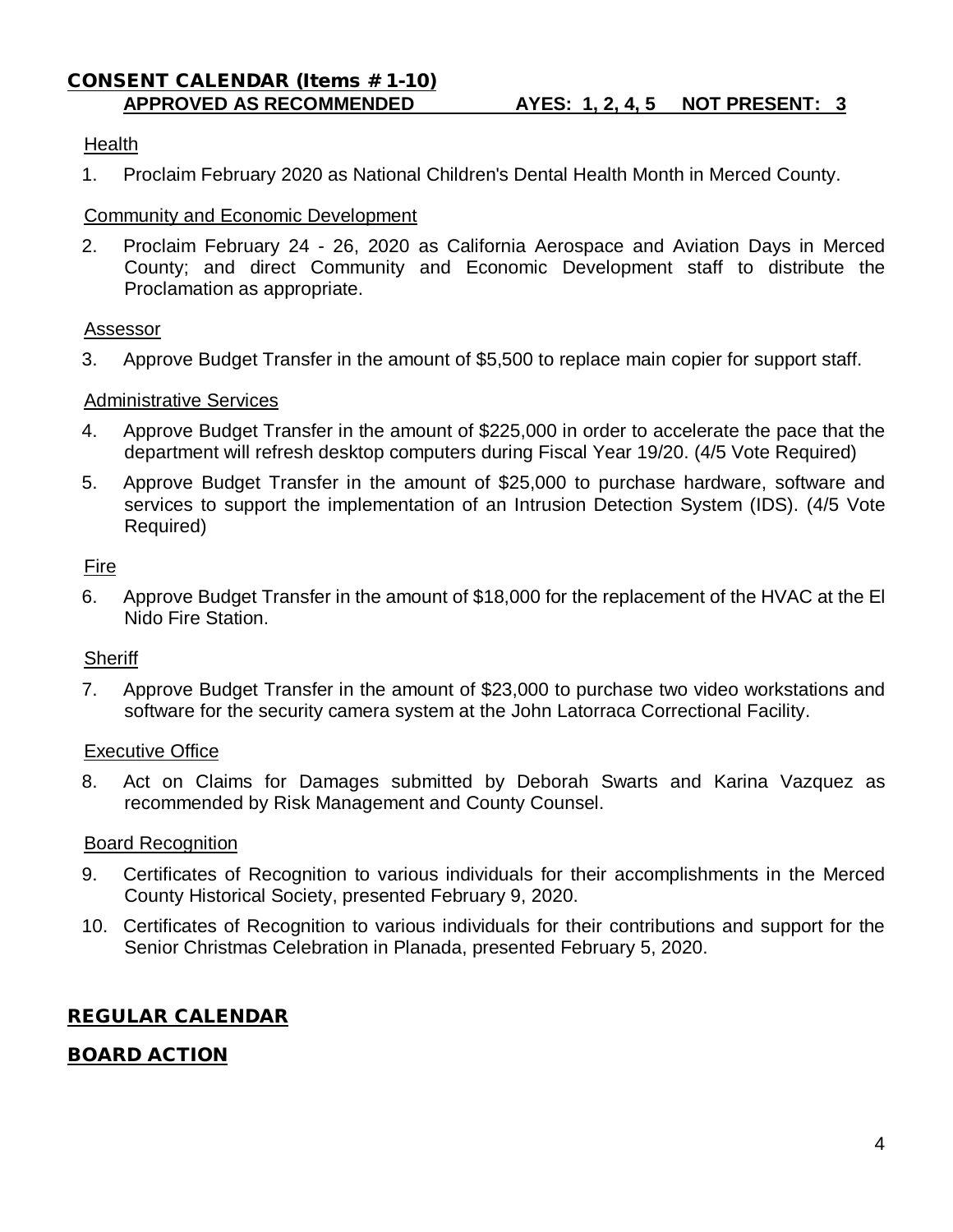#### PUBLIC WORKS

11. Approve agreement with Central California Irrigation District (CCID) providing that CCID will perform the work required for pipeline replacements and maintenance at various locations within County right-of-way, with the County equally splitting the cost of the work with CCID; and authorize the Chairman to execute the agreement upon review by County Counsel.

# **AUTHORIZED CONTRACT NO. 2020025 AS RECOMMENDED AYES: 1, 2, 4, 5 NOT PRESENT: 3**

12. 1) Adopt Resolution authorizing an application for funding in the amount of \$5,365,000 from the California Department of Water Resources for the implementation of a flood risk reduction project in the Franklin/Beachwood area, and designate the Director of Public Works or Designee to sign the funding agreement and any amendments thereto; 2) Ratify the submission of a funding application to the California Department of Water Resources in the amount of \$5,365,000; and 3) Return to the Board to accept grant if awarded.

#### **ADOPTED RESOLUTION NO. 2020-14 AS RECOMMENDED AYES: 1, 2, 4, 5 NOT PRESENT: 3**

#### HEALTH

13. Contract with California Department of Public Health - STD Control Branch (State Contract No. 19-10548) for Core STD Program Management services and adopt Resolution approving execution of the contract.

#### **AUTHORIZED CONTRACT NO. 2020026 AND ADOPTED RESOLUTION NO. 2020- 15 AS RECOMMENDED AYES: 1, 2, 4, 5 NOT PRESENT: 3**

14. 1) Approve the redirection of the remaining \$62,924.67 FY 19-20 LabAspire award (Contract No. 2019301) funds from the California Department of Public Health - Office of Emergency Preparedness for LabAspire Fellowship training services to San Mateo County; and 2) Authorize the Public Health Director to sign the letter requesting to redirect the LabAspire fellowship funds to San Mateo County.

# **APPROVED AS RECOMMENDED AYES: 1, 2, 4, 5 NOT PRESENT: 3**

15. 1) Approve the Department to submit the Sub-recipient Commitment Form for the Tobacco Related Disease Research Program; 2) Authorize the Chairman to sign the Sub-recipient Commitment Form; and 3) Return to the Board for contract approval if UC Merced is awarded this grant.

# **APPROVED AS RECOMMENDED AYES: 1, 2, 4, 5 NOT PRESENT: 3**

#### BEHAVIORAL HEALTH AND RECOVERY SERVICES

16. Retroactively approve contract with Community Social Model Advocates, Inc. for Medical Director services.

# **AUTHORIZED CONTRACT NO. 2020027 AS RECOMMENDED AYES: 1, 2, 4, 5 NOT PRESENT: 3**

# HUMAN SERVICES AGENCY

17. PULLED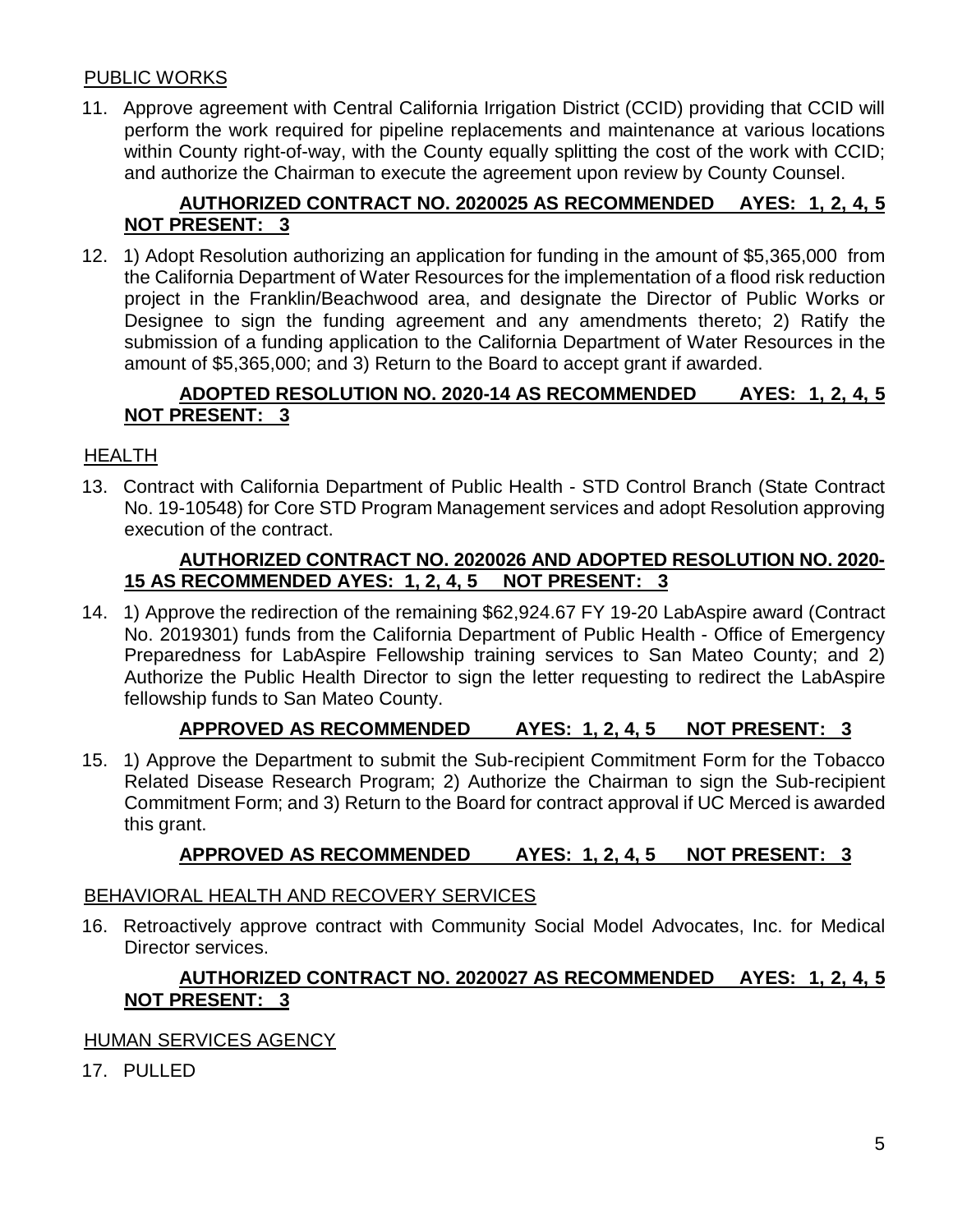18. 1) Authorize the Director of Human Services Agency, or designee, to electronically submit a Housing and Disability Advocacy Program grant application to the State of California Department of Social Services in the amount of \$465,886, which includes \$126,450 in immediate need and \$339,436 in the competitive portion, prior to the March 9, 2020 deadline; 2) Authorize the Director of Human Services Agency to execute all documents relating to the grant application; 3) Direct the Director of Human Services Agency to return to the Board with the application results and to accept award; and 4) Authorize Human Services Agency to accept any future reallocation of funding for this program.

# **APPROVED AS RECOMMENDED AYES: 1, 2, 4, 5 NOT PRESENT: 3**

# FIRE

19. Retroactively approve and authorize the Chairman to execute an agreement with CAL FIRE Madera-Mariposa-Merced Unit establishing terms, conditions and reimbursement rates for Assistance by Hire of County firefighting resources.

# **AUTHORIZED CONTRACT NO. 2020028 AS RECOMMENDED AYES: 1, 2, 4, 5 NOT PRESENT: 3**

# **SHERIFF**

20. Approve the retirement and sale of Sheriff's Department canine "Rally" for \$1.00 and authorize the Chairman to sign the sales agreement.

#### **AUTHORIZED CONTRACT NO. 2020029 AS RECOMMENDED AYES: 1, 2, 4, 5 NOT PRESENT: 3**

# TREASURER

21. Accept Quarterly Investment Report for the quarter ended December 31, 2019.

# **APPROVED AS RECOMMENDED AYES: 1, 2, 4, 5 NOT PRESENT: 3**

# ELECTIONS

22. Approve and authorize Appointments in Lieu of Election for the March 3, 2020 Presidential Primary Election.

# **APPROVED AS RECOMMENDED AYES: 2, 4, 5 ABSTAIN: 1 NOT PRESENT: 3**

# EXECUTIVE OFFICE

23. Approve and authorize the Chairman to sign Amendment Contract with Arata, Swingle, Van Egmond & Heitlinger APC for professional legal services, increasing the total allowable attorney fees and reflecting the name change of the firm formerly known as Arata, Swingle, Van Egmond & Goodwin APC.

# **AUTHORIZED CONTRACT NO. 2020030 AS RECOMMENDED AYES: 1, 2, 4, 5 NOT PRESENT: 3**

24. Interdepartmental Memorandum of Understanding between the Merced County Department of Workforce Investment and the Merced County Executive Office for Census 2020 outreach activities; and approve related Budget Transfer.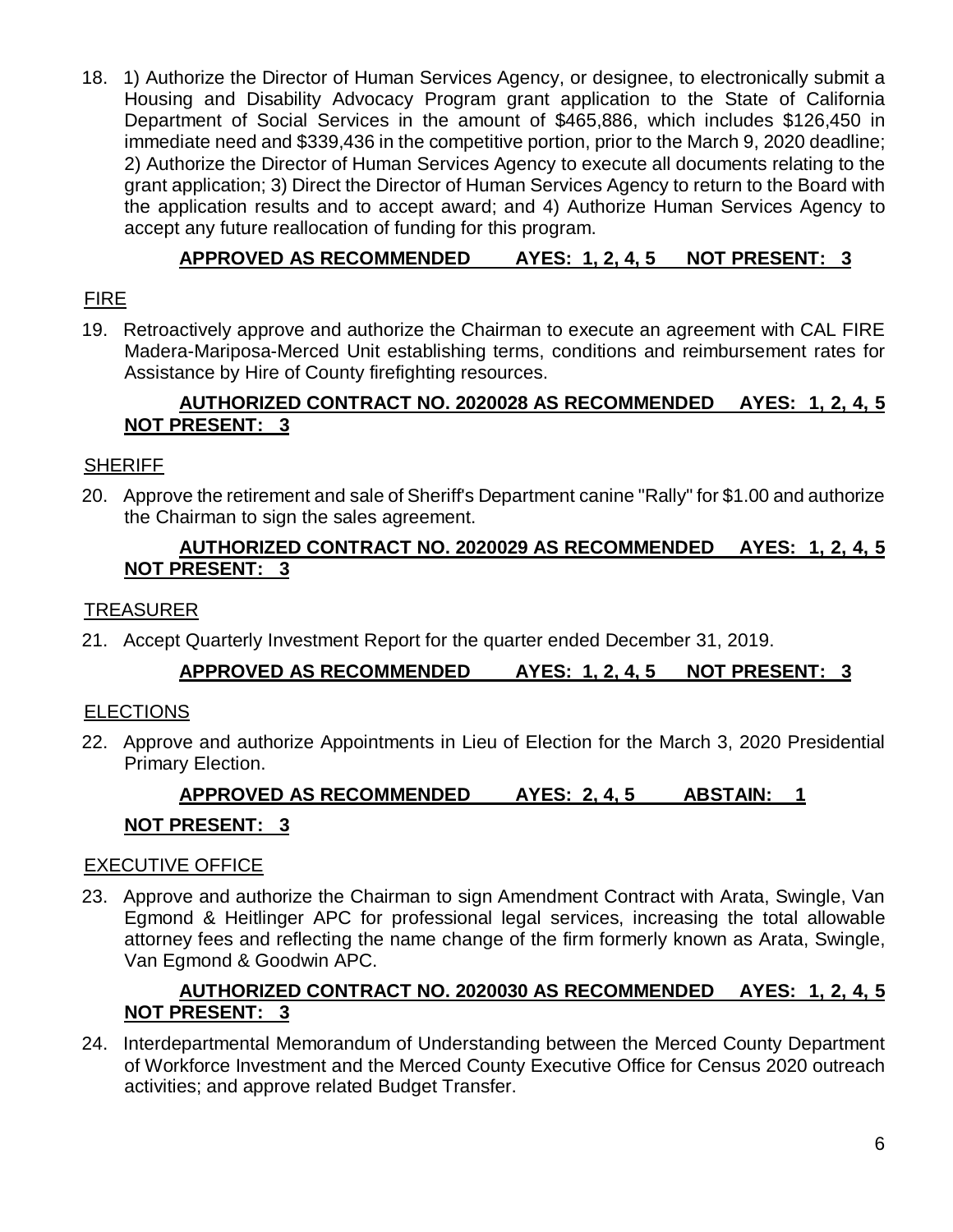#### **AUTHORIZED CONTRACT NO. 2020031 AS RECOMMENDED AYES: 1, 2, 4, 5 NOT PRESENT: 3**

#### WORKFORCE INVESTMENT

25. Approve and authorize the Chairman to sign Amendment Contract No. 2019259 with Arbor E&T, LLC dba ResCare Workforce Services to provide staffing to the Census Questionnaire Assistance Centers, to be located at each library through the County; and approve related budget transfer. (4/5 Vote Required)

#### **AUTHORIZED CONTRACT NO. 2020032 AS RECOMMENDED AYES: 1, 2, 4, 5 NOT PRESENT: 3**

26. Authorize the Board to approve the amendments to the bylaws for the Merced County Workforce Development Board.

#### **APPROVED AS RECOMMENDED AYES: 1, 2, 4, 5 NOT PRESENT: 3**

#### BOARD APPOINTMENTS

27. Reappoint Jack Mobley as Business Representative and Steve Tietjen, Ed.D. as Workforce Representative to the Workforce Development Board until June 30, 2023; Reappoint Leslie Abasta-Cummings as Business Representative, Joshua Lepper as Workforce Representative, Tim Robertson as Workforce Representative, Steve Hobbs as Education Representative and Terry Nichols as Title IV Vocational Rehabilitation Representative to the Workforce Development Board until June 30, 2024.

# **APPROVED AS RECOMMENDED AYES: 1, 2, 4, 5 NOT PRESENT: 3**

28. Consider Cindy Granado Uyematsu for appointment to the Winton Cemetery District, filling an unexpired term until February 18, 2022.

# **APPROVED AS RECOMMENDED AYES: 1, 2, 4, 5 NOT PRESENT: 3**

29. Appoint Estella R. Dunn to the Franklin-Beachwood Municipal Advisory Council, until April 6, 2023.

# **APPROVED AS RECOMMENDED AYES: 1, 2, 4, 5 NOT PRESENT: 3**

# BOARD INFORMATION & POSSIBLE ACTION **ACCEPTED AND PLACED ON FILE AYES: 1, 2, 4, 5 NOT PRESENT: 3**

- 30. California Wildlife Conservation Board re: Proposal to consider the allocation of funds to augment a grant on the Salt Slough Unit on the California Department of Fish and Wildlife's North Grasslands Wildlife Area in Merced County. This proposal is presently scheduled for the February 26, 2020, Conservation Board Meeting.
- 31. California Wildlife Conservation Board re: Proposal to consider the allocation of funds for a grant to plant milkweed and nectar-rich plants to establish or enhance monarch butterfly habitat on 600+ acres of natural lands in the Sacramento Valley, San Joaquin Valley, and San Diego Region. These properties include Oroville Wildlife Area (WA), North Grasslands WA, Dos Rios Ranch, Panorama Vista Preserve, Rancho Jamul Ecological Reserve (ER), Upper Butte Basin WA, Yolo Bypass WA, Pine Creek WA, Sacramento River WA - Wilson Landing Unit, Feather River WA - Abbott Lake, Butler Slough ER, and Battle Creek WA. This proposal is presently scheduled for the February 26, 2020, Conservation Board Meeting.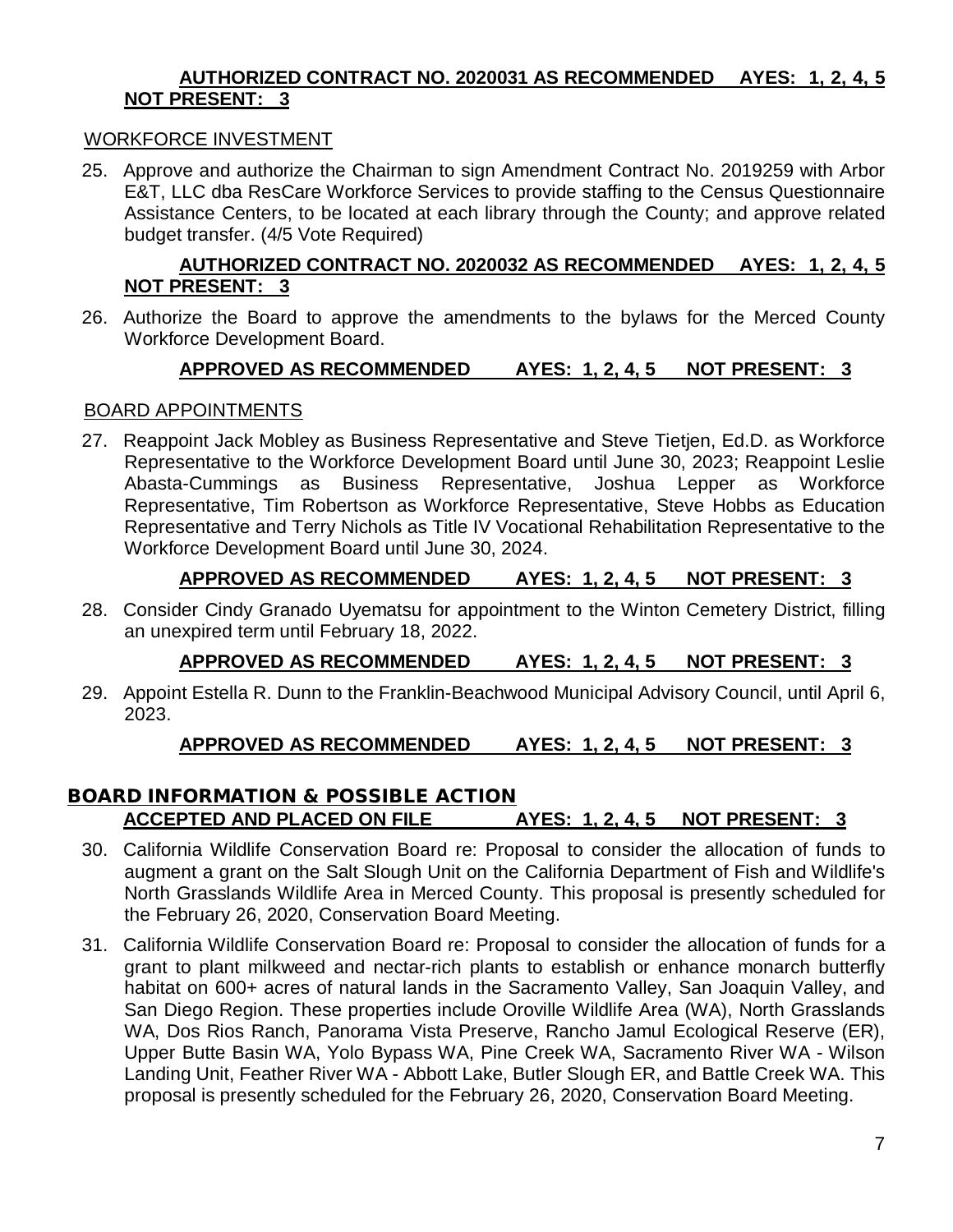**THE BOARD ADJOURNED THE MEETING AT 10:41 A.M. UNTIL TUESDAY, MARCH 10, 2020, AT 10:00 A.M**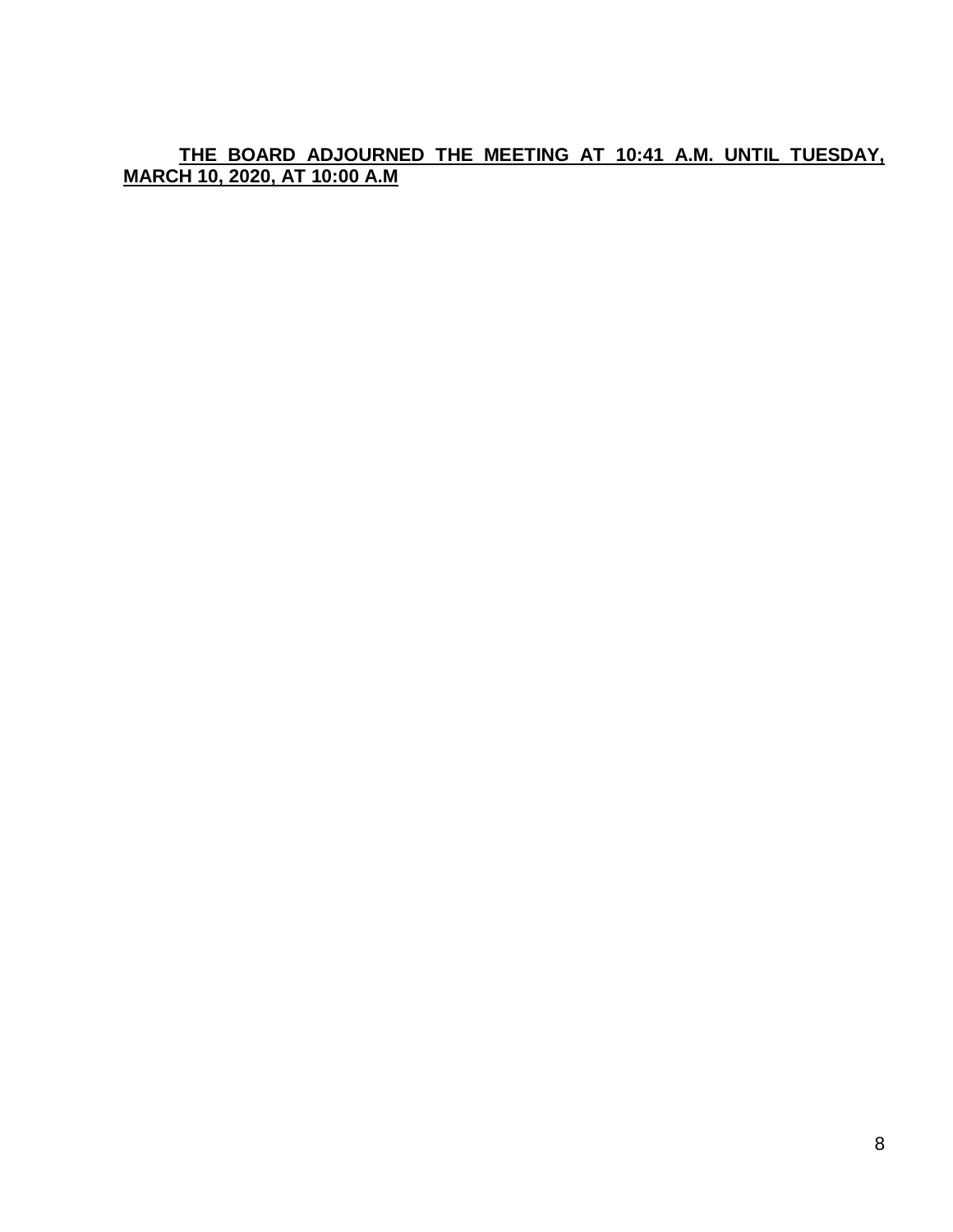# **10:00 A.M. SCHEDULED ITEM 2020-02-25 PUBLIC OPPORTUNITY**

Nancy Young-Bergman with CASA of Merced County speaks about the Casino Night Fundraiser on April 4, 2020 at the Merced Fairgrounds and submits flyers for the Board in the bin. She introduces Kathy Lancaster, Executive Director of CASA and Emily Haden, Vice President of the CASA Board of Directors.

Kathy Lancaster, Executive Director of CASA of Merced County speaks about the CASA Night Fundraiser and hopes that everyone can attend.

Olivia Gomez, Planada resident states she came a year ago with a list of projects they would like to accomplish in Planada and is here to report that they have seen progress and hope to continue moving along with them. She thanks the Board and staff for their help. Present: Espinoza, Lor, Pareira, Silveira Absent: McDaniel

#### **10:00 A.M. SCHEDULED ITEM 2020-02-25 COMMMUNITY AND ECONOMIC DEVELOPMENT – PUBLIC HEARING**

The time and date previously scheduled to consider Zone Change Application No. ZC19-005 – Mr. Randy J. Beard.

Mark Hendrickson, Director of Community and Economic Development reviews the staff report.

Steve Maxey, Deputy Director of Planning and Brody Patterson, Planner give powerpoint presentation covering the following: Request, Vicinity, Aerial, General Plan, Site Photo, Consistency, Environmental Review, Public Review and Comment, and Staff Recommendations.

The Chairman opens the Public Hearing and asks if there is anyone present wishing to speak.

No one speaks. The Chairman closes the Public Hearing.

Upon motion of Supervisor Pareira, seconded by Supervisor Silveira, duly carried, the Board determines that the project is exempt from environmental review pursuant to Section 15183 – "Projects Consistent with a Community Plan or Zoning" and Section 15301 – "Existing Facilities" of the California Environmental Quality Act (CEQA) Guidelines; and considers the Planning Commission's recommendation and adopts Ordinance No. 1986. Ayes: Espinoza, Lor, Pareira, Silveira

Absent: McDaniel

# **10:00 A.M. SCHEDULED ITEM**

# **2020-02-25 PUBLIC WORKS – SECOND READING – PROPOSED ORDINANCE**

The time and date previously schedule to conduct second reading for a proposed Ordinance amending Chapter 5.90 of the Merced County Code by increasing the Refuse Collection Rate for the unincorporated areas within County Solid Waste Franchise Areas 1 through 5.